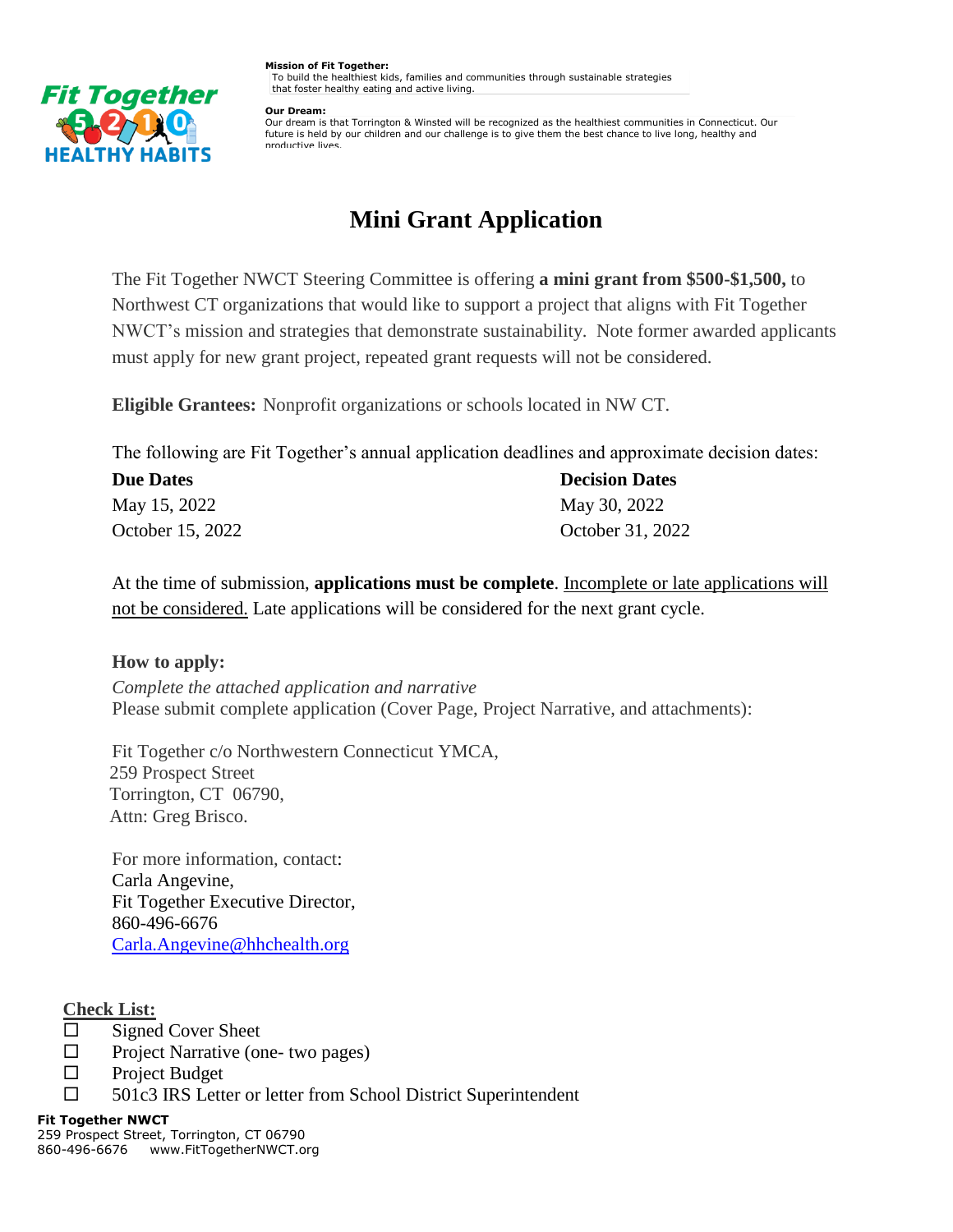

# **Mini Grant Cover Sheet**

#### **Section I. Cover Sheet**

*Please answer all questions on this page. Do not refer to attachments.*

## **A. Agency Information**

- 1. Date: \_\_\_\_\_\_\_\_\_\_\_\_\_\_\_\_\_\_\_\_\_\_\_\_\_\_\_\_\_\_\_\_\_\_\_\_\_\_\_\_\_\_\_\_\_\_\_\_\_\_\_\_\_\_\_\_\_\_\_\_\_\_\_\_
- 2. Legal Name of Organization:
- 3. Address of Organization: \_\_\_\_\_\_\_\_\_\_\_\_\_\_\_\_\_\_\_\_\_\_\_\_\_\_\_\_\_\_\_\_\_\_\_\_\_\_\_\_\_\_\_\_\_\_\_\_
- 4. Telephone Number: \_\_\_\_\_\_\_\_\_\_\_\_\_\_\_\_\_\_\_\_\_\_\_\_\_\_\_\_\_\_\_\_\_\_\_\_\_\_\_\_\_\_\_\_\_\_\_\_\_\_\_\_
- 5. Fax Number: \_\_\_\_\_\_\_\_\_\_\_\_\_\_\_\_\_\_\_\_\_\_\_\_\_\_\_\_\_\_\_\_\_\_\_\_\_\_\_\_\_\_\_\_\_\_\_\_\_\_\_\_\_\_\_\_\_
- 6. E-mail Address:
- 7. Authorized Officer and Title:

### **B. Contact Information**

1. Contact Person and Title for this Application, if Different from Authorized Officer:

\_\_\_\_\_\_\_\_\_\_\_\_\_\_\_\_\_\_\_\_\_\_\_\_\_\_\_\_\_\_\_\_\_\_\_\_\_\_\_\_\_\_\_\_\_\_\_\_\_\_\_\_\_\_\_\_\_\_\_\_\_\_\_\_\_\_

\_\_\_\_\_\_\_\_\_\_\_\_\_\_\_\_\_\_\_\_\_\_\_\_\_\_\_\_\_\_\_\_\_\_\_\_\_\_\_\_\_\_\_\_\_\_\_\_\_\_\_\_\_\_\_\_\_\_\_\_\_\_\_\_\_\_

- 2. Address of Contact Person if Different from Authorized Officer:
- 3. Telephone Number: \_\_\_\_\_\_\_\_\_\_\_\_\_\_\_\_\_\_\_\_\_\_\_\_\_\_\_\_\_\_\_\_\_\_\_\_\_\_\_\_\_\_\_\_\_\_\_\_\_\_
- 4. Fax Number: \_\_\_\_\_\_\_\_\_\_\_\_\_\_\_\_\_\_\_\_\_\_\_\_\_\_\_\_\_\_\_\_\_\_\_\_\_\_\_\_\_\_\_\_\_\_\_\_\_\_\_\_\_\_\_\_
- 5. E-mail Address:

### **C. Project Information**

1. Project Title:

### **D. Budget Information**

1. Total Project Budget: \$\_\_\_\_\_\_\_\_\_\_\_\_\_\_\_\_\_\_\_\_\_\_\_\_\_\_\_\_

\_\_\_\_\_\_\_\_\_\_\_\_\_\_\_\_\_\_\_\_\_\_\_\_\_\_\_\_\_\_\_\_\_\_\_\_\_\_\_\_\_\_\_\_\_\_\_\_\_

2. Total Amount Requested from Fit Together:

(Signature)